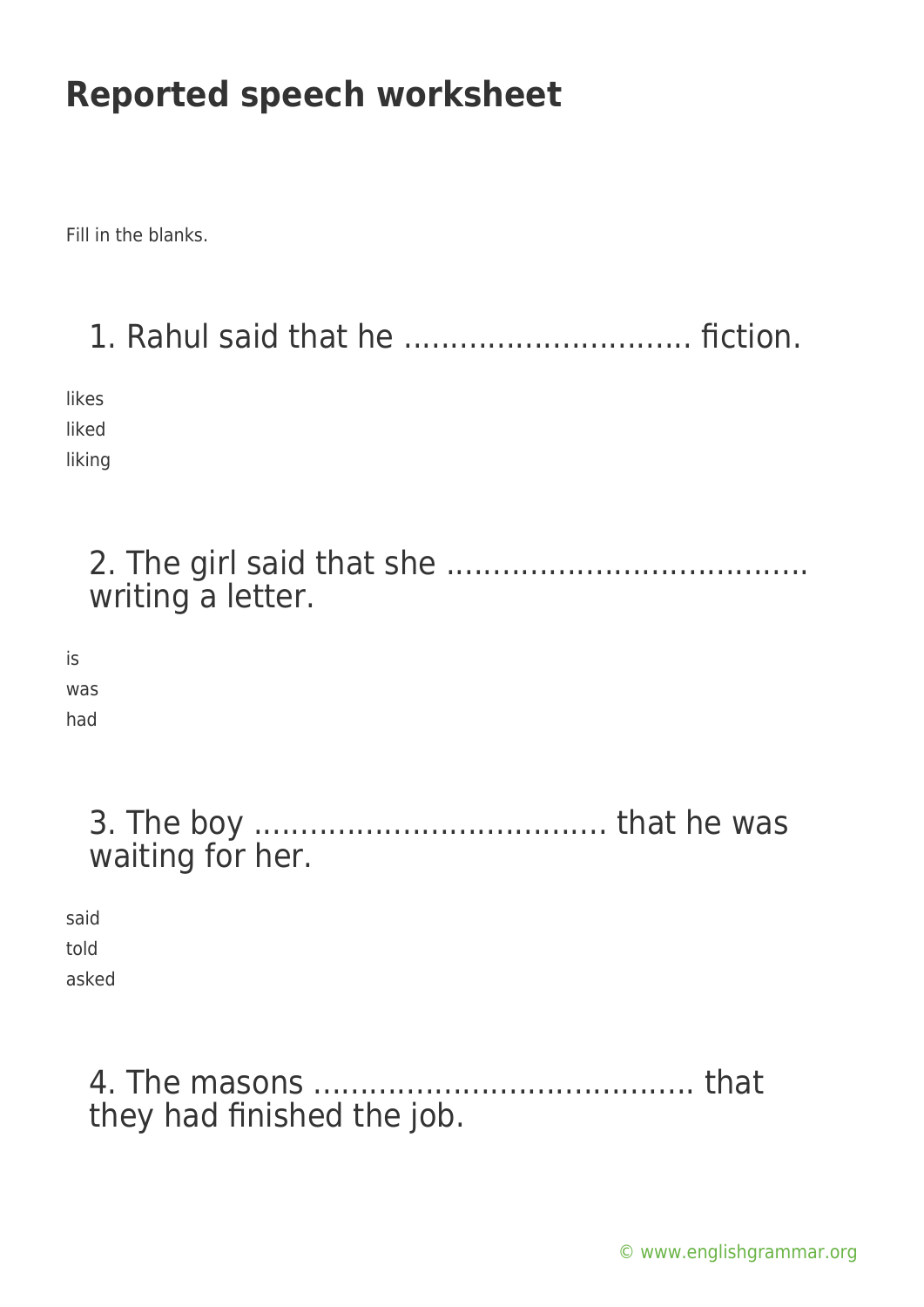said told asked

## 5. The boy said that he

...................................................

had selected had been selected selected

### 6. The teacher asked the girl if she .................................... her homework.

has done had done did

# 7. The teacher encouraged the boy

............................................. hard.

to work working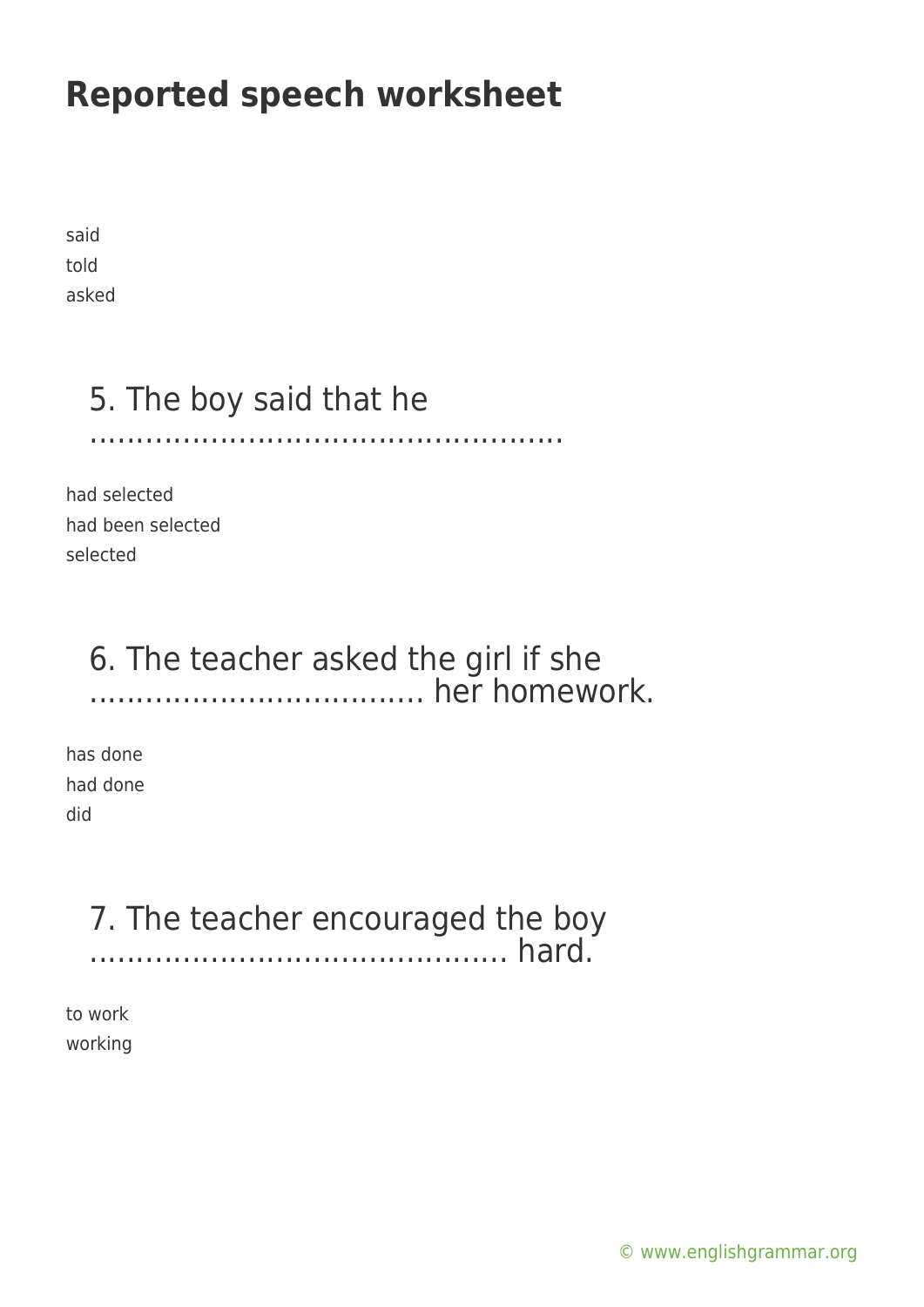#### 8. The man said that he .......................................... his bag.

lost has lost had lost

### 9. The traveler asked where the nearest inn

.......................................

is was

### 10. I asked him ............................................ he would help me.

that if

what

Answers

- 1. Rahul said that he liked fiction.
- 2. The girl said that she was writing a letter.